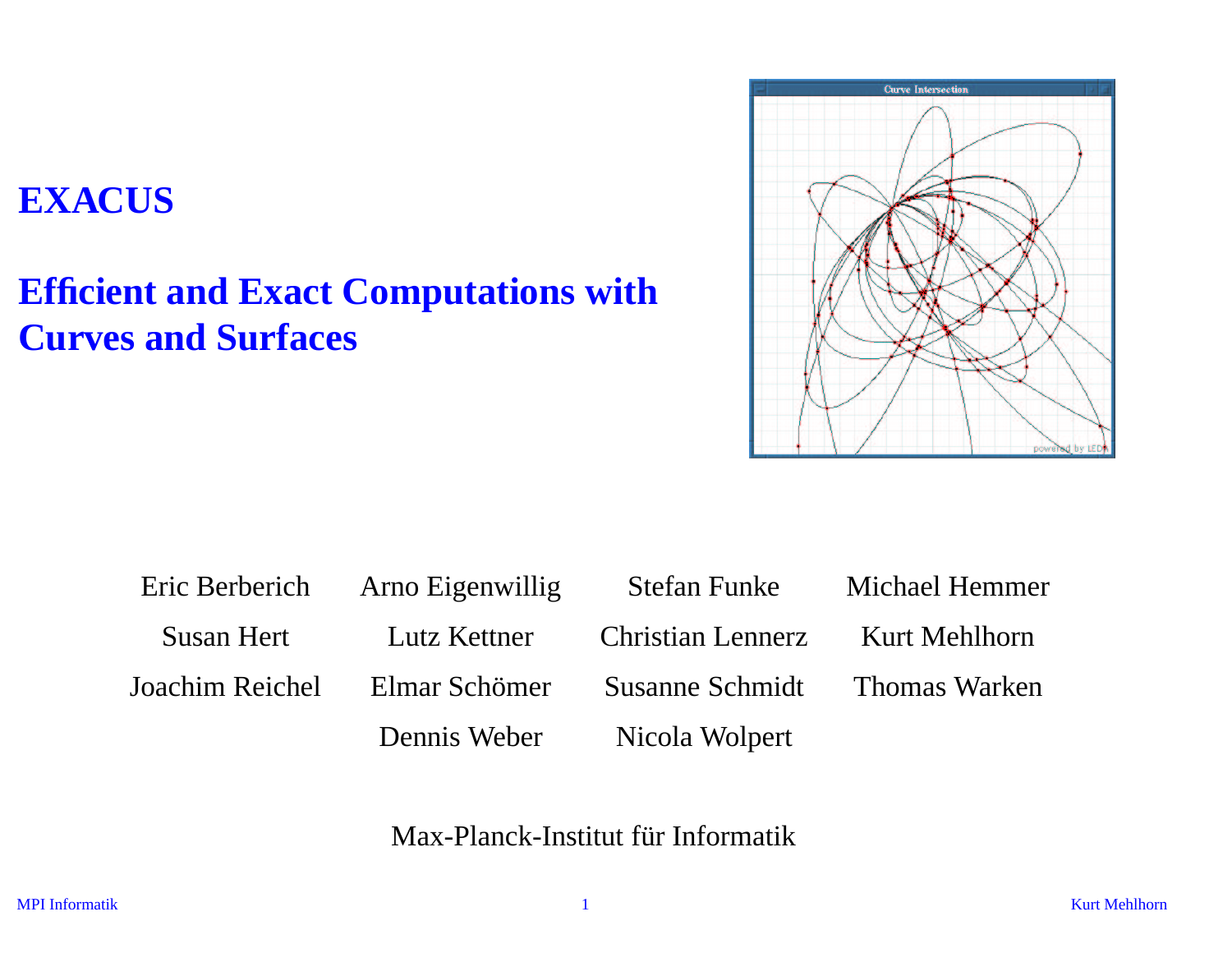### **Goals**

- long term: create the basis for the next generation CAD systems
- more concretely: build <sup>a</sup> system for exact and efficient computational geometry and solid modeling with curves and surfaces
- develop and extend the underlying theory
- by analogy: a LEDA/CGAL for the curved world

#### **Status**

- Elmar, Lutz, and I have taught a course and a seminar in WS 01/02
- now: Seminar, FOPRAs, Diplomarbeiten, Doktorarbeiten, ...
- part of EU-project "Effective Computational Geometry", partners: Tel Aviv, Inria Sophia-Antipolis, ETH Zürich, Groningen, FU Berlin.
- first handful of papers written (I will report on three)
- EXACUS library project started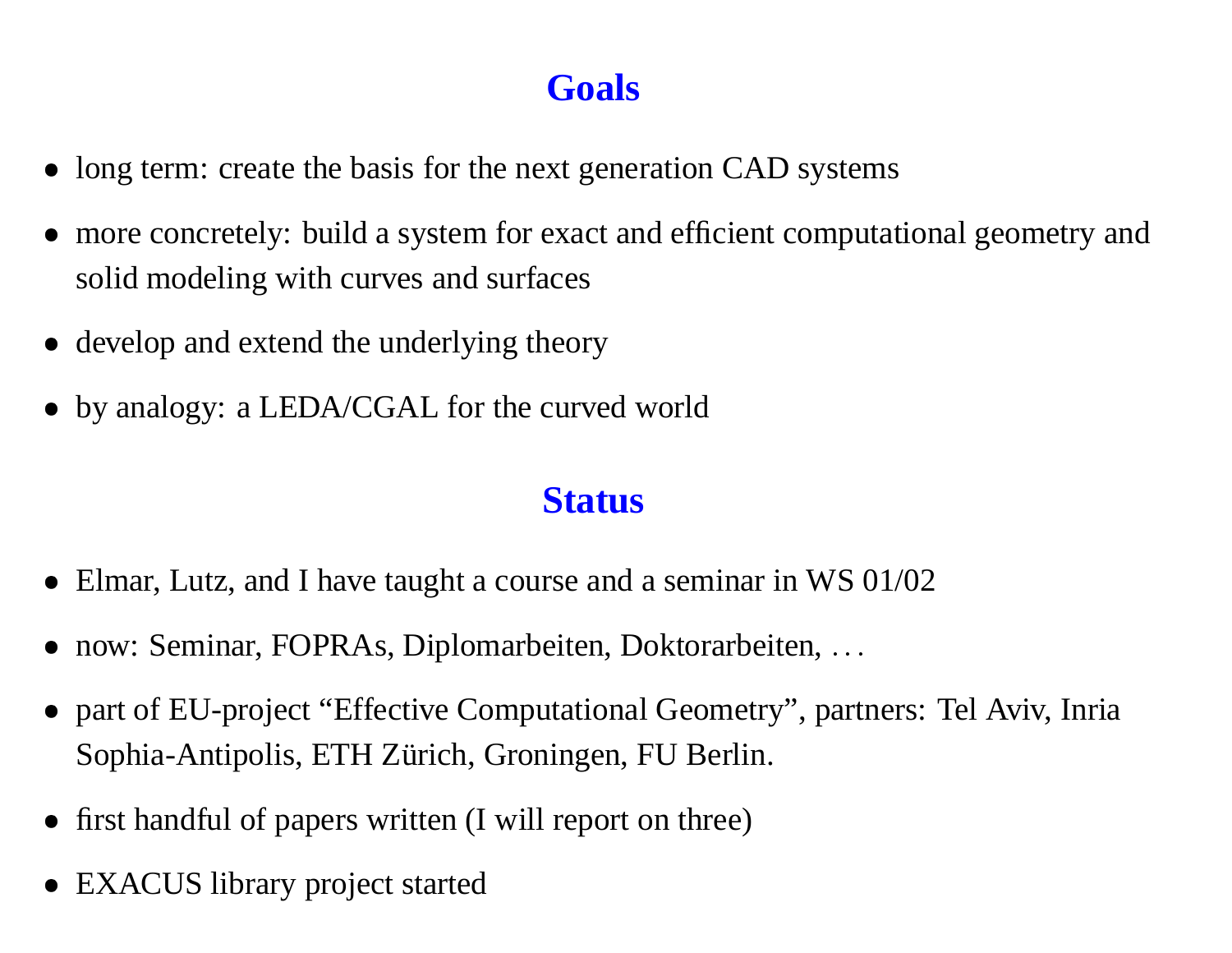#### **What is Wrong with Current CAD Systems?**

- current CAD systems are **not** reliable
- construct <sup>a</sup> regular *<sup>n</sup>*-gon *P*, (or cylinder)
- obtain  $Q$  from  $P$  by a rotation by  $\alpha$  degrees about its center,
- compute the union of *P* and  $Q$  (= a 4*n* gon).

| Dimension | System           | $\boldsymbol{n}$ | $\alpha$  | time              | output                |
|-----------|------------------|------------------|-----------|-------------------|-----------------------|
| 3D        | <b>ACIS</b>      | 1000             | $1.0e-4$  | $5 \text{ min}$   | correct               |
| 3D        | <b>ACIS</b>      | 1000             | $1.0e-5$  | $4.5 \text{ min}$ | correct               |
| 3D        | <b>ACIS</b>      | 1000             | $1.0e-6$  | 30 sec            | problem too difficult |
| 3D        | Microstation95   | 100              | $1.0e-2$  | 2 sec             | correct               |
| 3D        | Microstation95   | 100              | $0.5e-2$  | 3 sec             | incorrect answer      |
| 3D        | Rhino3D          | 200              | $1.0e-2$  | 15sec             | correct               |
| 3D        | Rhino3D          | 400              | $1.0e-2$  | —                 | <b>CRASH</b>          |
| 2D        | <b>CGAL/LEDA</b> | 5000             | 6.175e-06 | 30 sec            | correct               |
| 2D        | <b>CGAL/LEDA</b> | 5000             | 1.581e-09 | 34 sec            | correct               |
| 2D        | <b>CGAL/LEDA</b> | 20000            | 9.88e-07  | $141 \text{ sec}$ | correct               |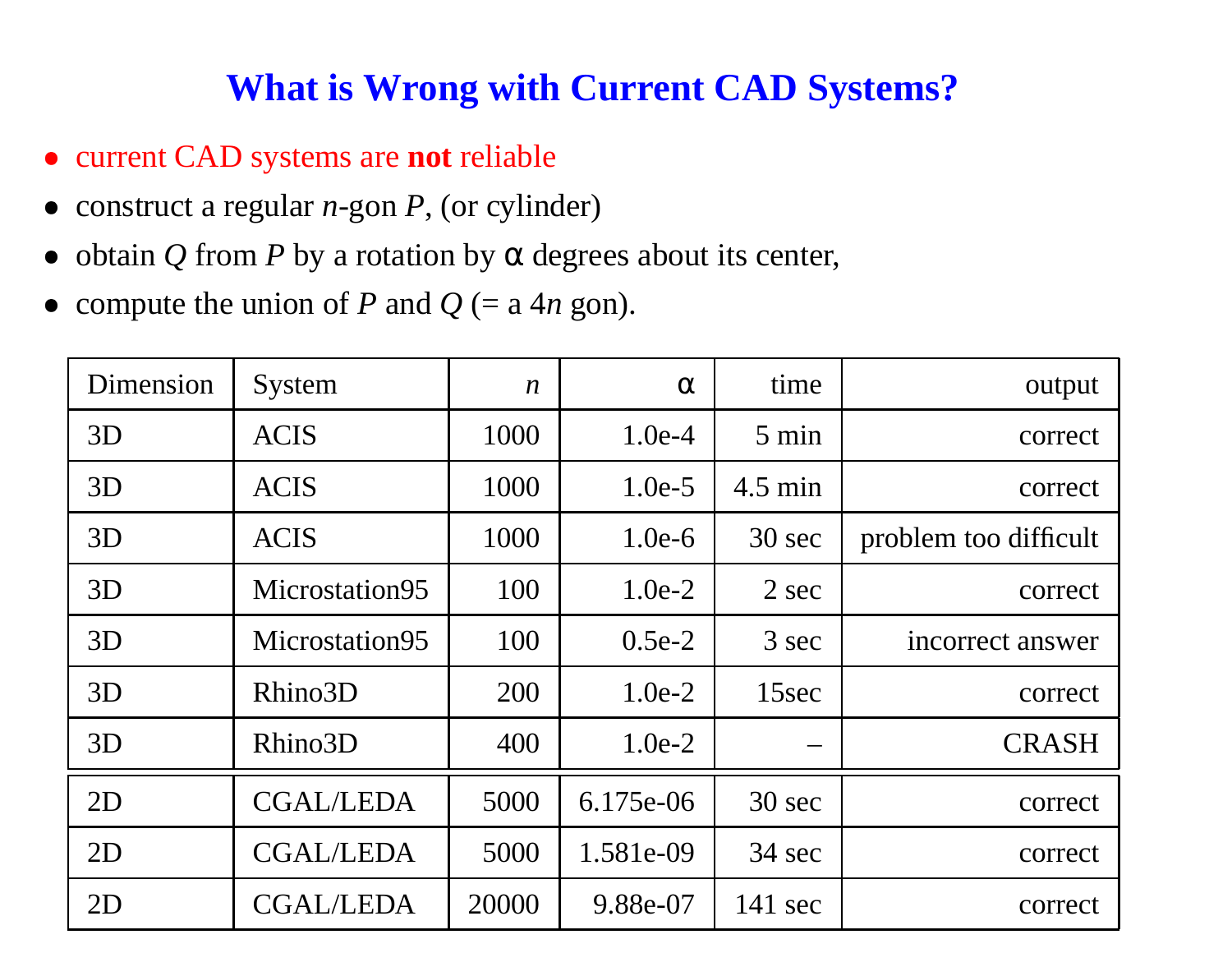### **Examples I**



polygons with circular arcs

green polygon is union of red and blue polygon

computation of union takes about 1 minute for two roses with 1000 petals.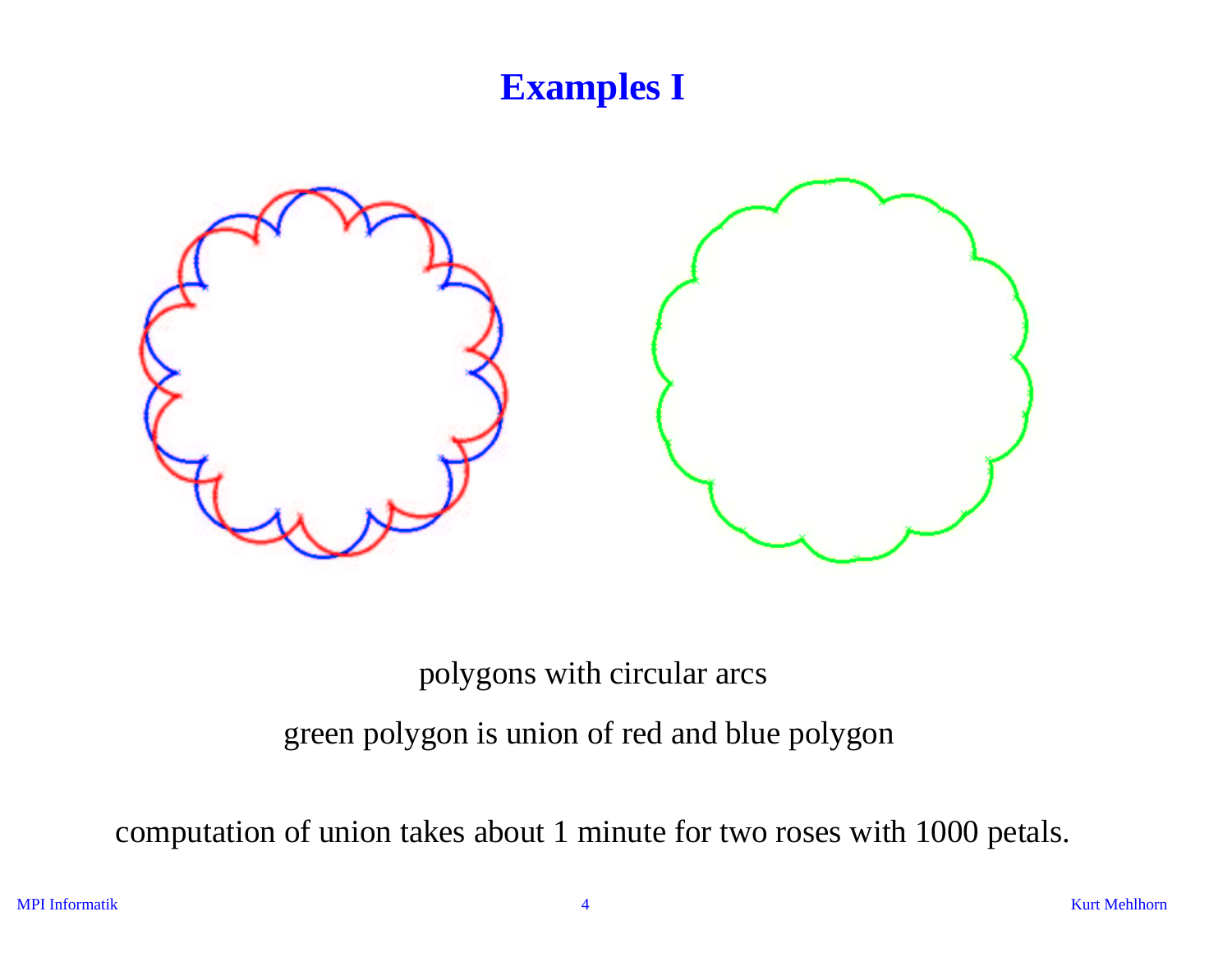# **Example II**



algorithms can handle arbitrary degeneracies

- many curves have a common point
- different slopes
- same slope, different curvature,
- same slope and curvature, diff ...

computation takes about 15 seconds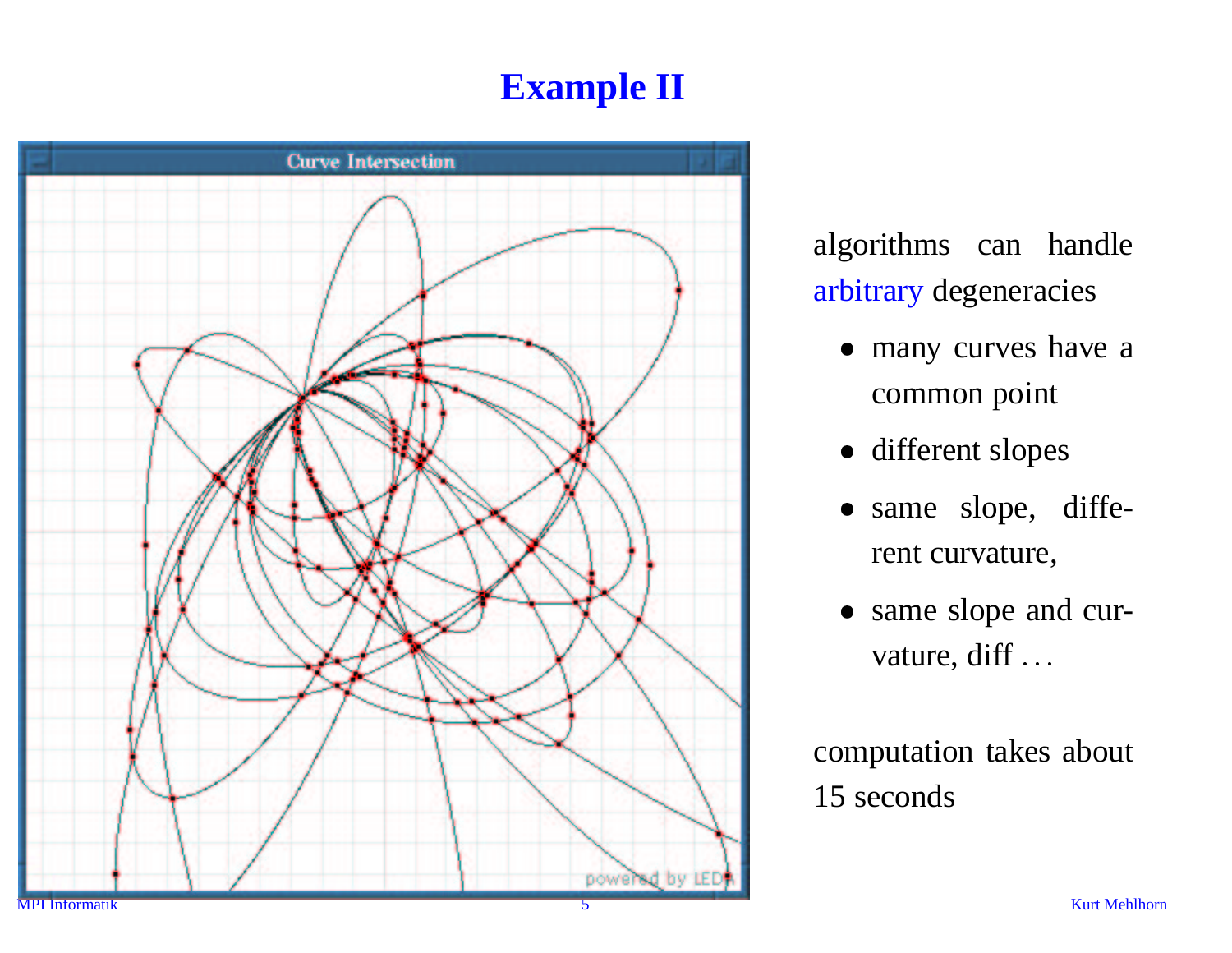### **Contents**

- Bentley-Ottmann sweep for curves
- required predicates and functions
- boolean operations on polygons and curve intersection
- intersections of conics
- algebraic numbers, implicit and explicit
- algorithms for the predicates and optimizations
- open problems
- E. Berberich, A. Eigenwillig, M. Hemmer, S. Hert, K. Mehlhorn, E. Schömer: A *Computational Basis for Conic Arcs and Boolean Operations on Conic Polygons*, submitted
- -C. Burnikel, S. Funke, K. Mehlhorn, S. Schirra, S. Schmitt: *A Separation Bound for Real Algebraic Expressions*, ESA 2001, LNCS 2161, 254–263
- -K. Mehlhorn: *A Remark on the Sign Variation Method for Real Root Isolation*, to appear in Journal of Symbolic Computation
- N. Geismann, M. Hemmer, E. Schömer: *Computing a 3-dimensional Cell in an Arrangement of Quadrics: Exactly and Actually*, ACM Conference on Computational Geometry 2001
- -N. Wolpert: *Algorithms for Arrangement of Quadrics*, PhD-thesis, 2002
- -M. Hemmer: *Computational Geometry for Conics*, Diplomarbeit, April 2002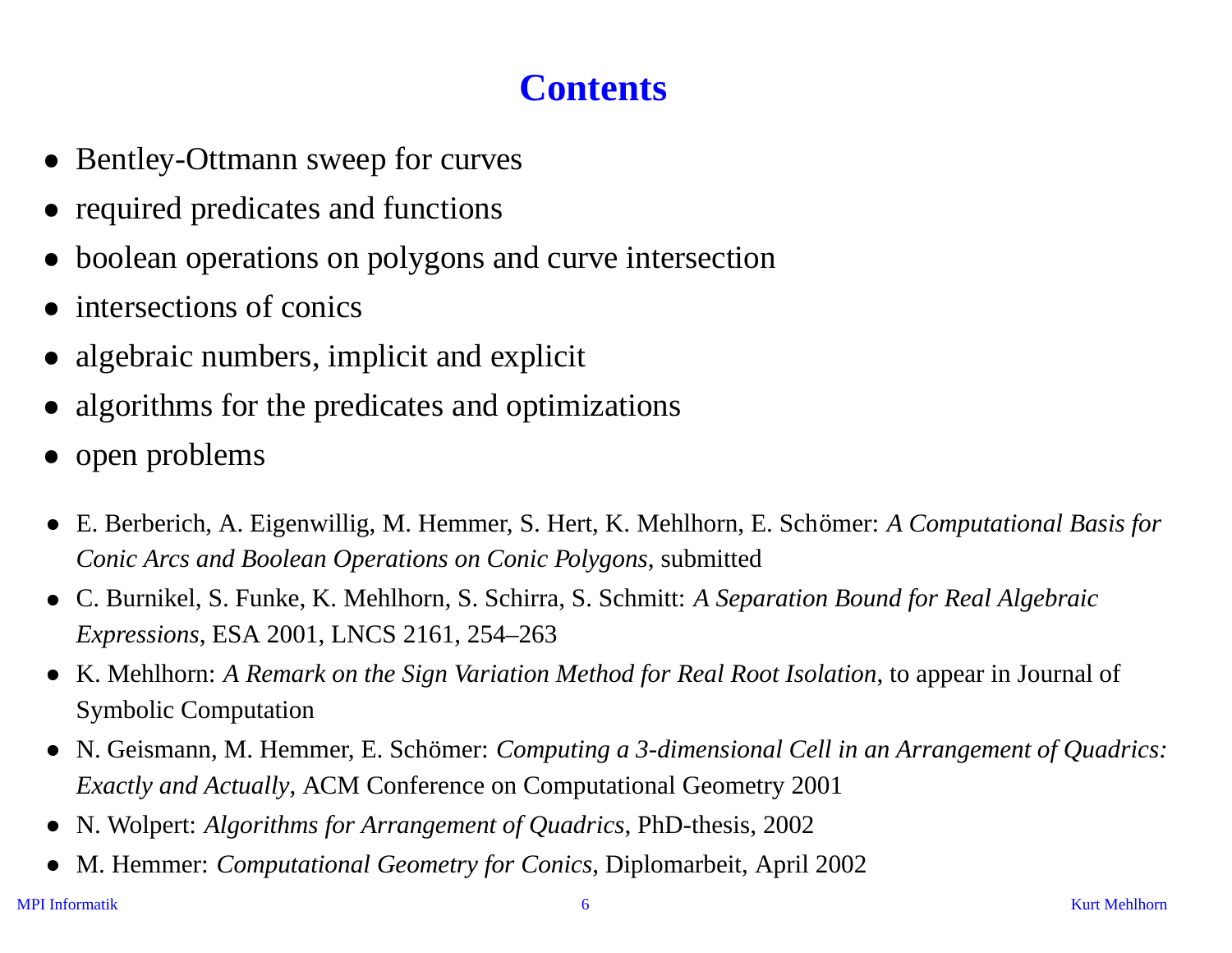#### **Bentley-Ottmann Sweep for Line Intersection**

**input:** <sup>a</sup> set of line segments

**output:** the planar map (arrangement) *G* defined by the segments; *G* has one vertex for each endpoint and each intersection



- sweep <sup>a</sup> vertical line *L* across the plane and maintain
- Y-structure = sorted sequence of intersections between *L* and given curves
- $\bullet$  X-structure = already known vertices ahead of sweep line
- update at event points
- *G* emerges to the left of *L*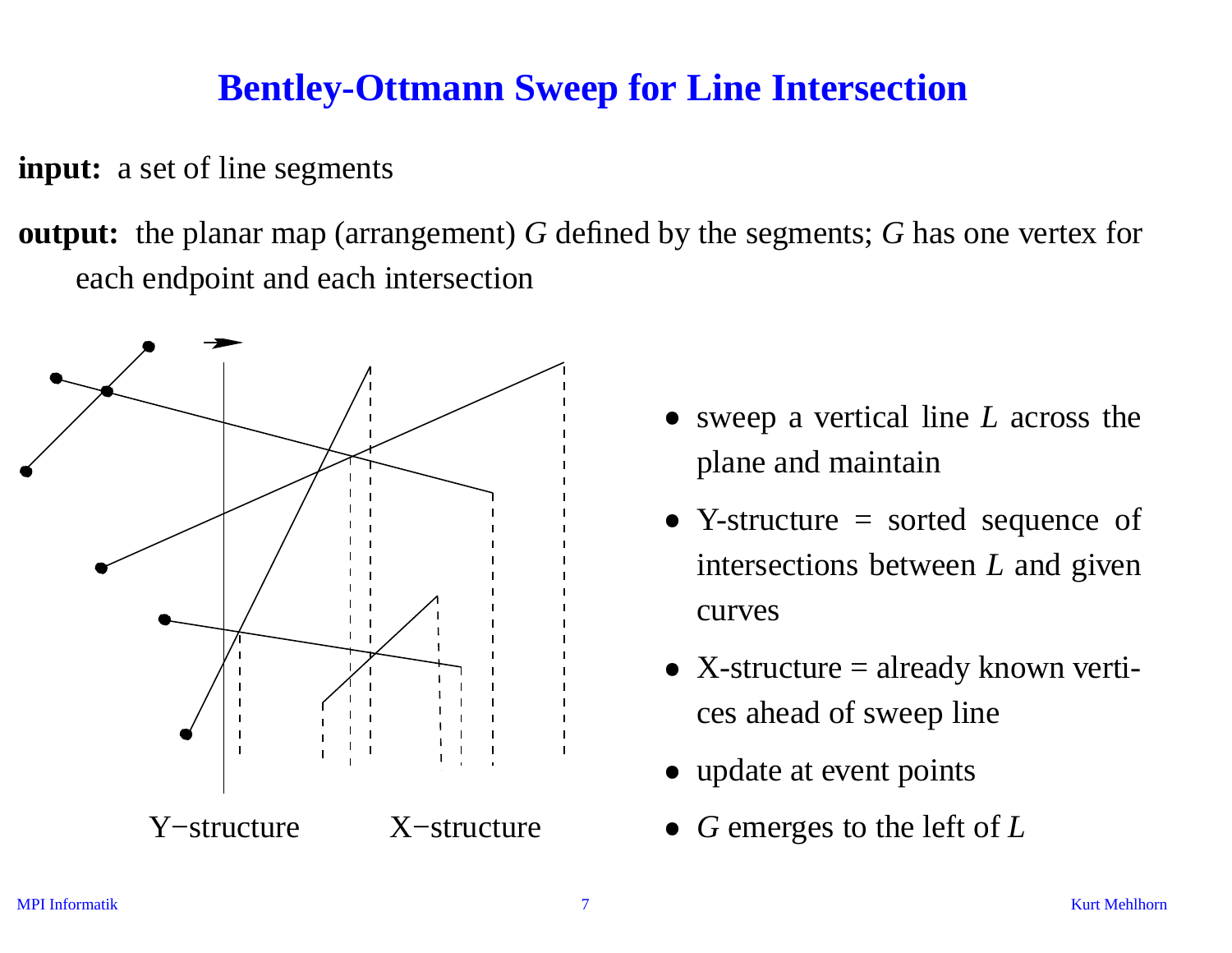### **Sweeping Through <sup>a</sup> High Degree Vertex I**



- in the case of *segments*:
	- when we sweep through <sup>a</sup> vertex, the *y*order of the segments is reversed
	- and hence the update of the Y-structure is fairly simple
	- linear time in degree of the vertex



- in the case of *curves*:
	- when we sweep through <sup>a</sup> vertex, the *y*order of the curves changes according to an arbitrary permutation
	- or maybe not so arbitrary ?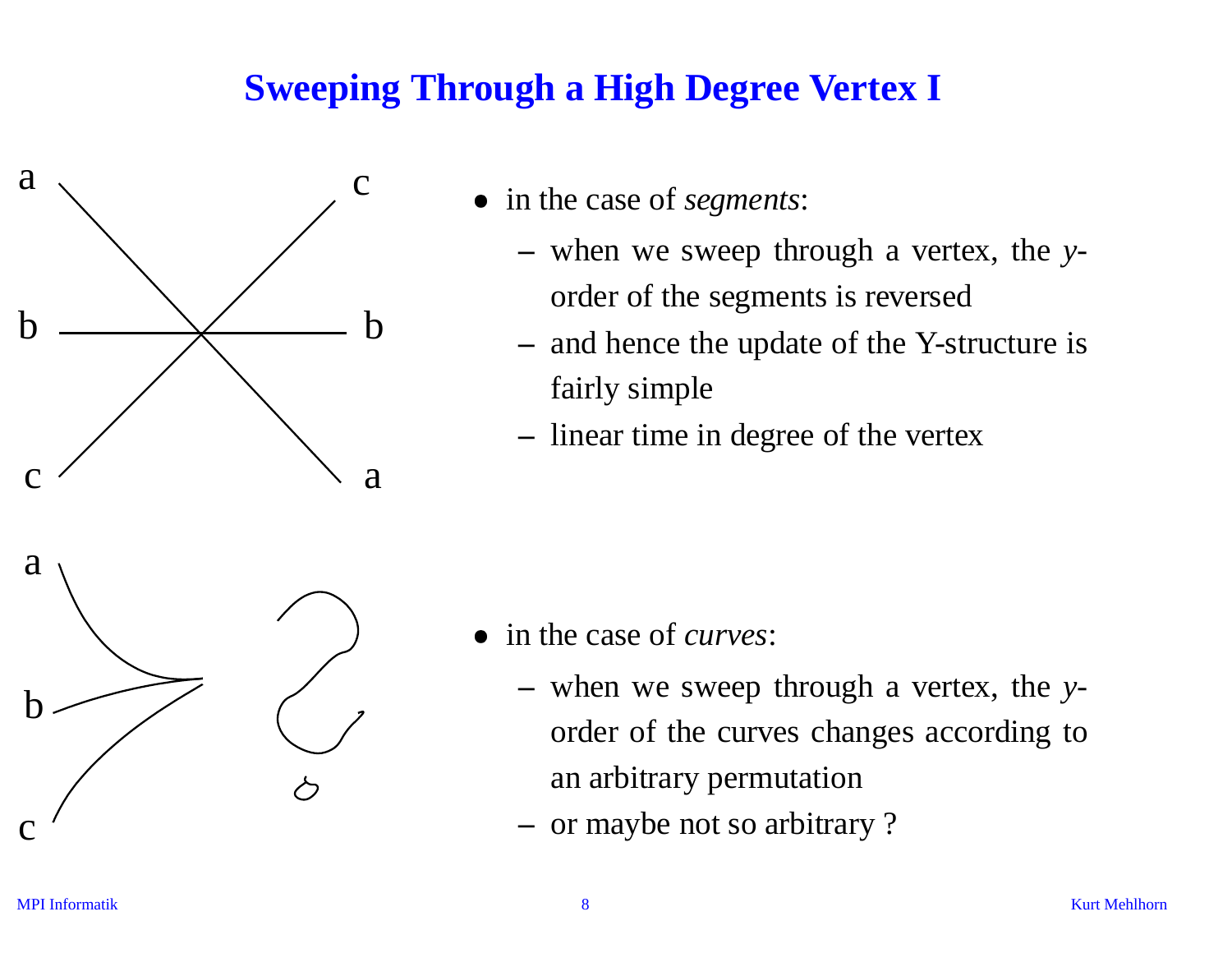#### **Sweeping Through <sup>a</sup> High Degree Vertex II**

- assume for simplicity that common point is origin
- (conceptually) write the curves as power series in *<sup>x</sup>* and arrange in <sup>a</sup> trie.



- trie on left reflects order for small positive *x*
- order for small negative *x* is obtained by flipping children at odd depth
- only shape of trie is important
- paths for  $y_2$  and  $y_3$  split at depth two since multiplicity of intersection is three.
- intersection = multiplicity 1, same slope = 2, same curvature = 3, same  $\dots = 4, \dots$
- update time is linear in degree times cost of determining multiplicities of intersection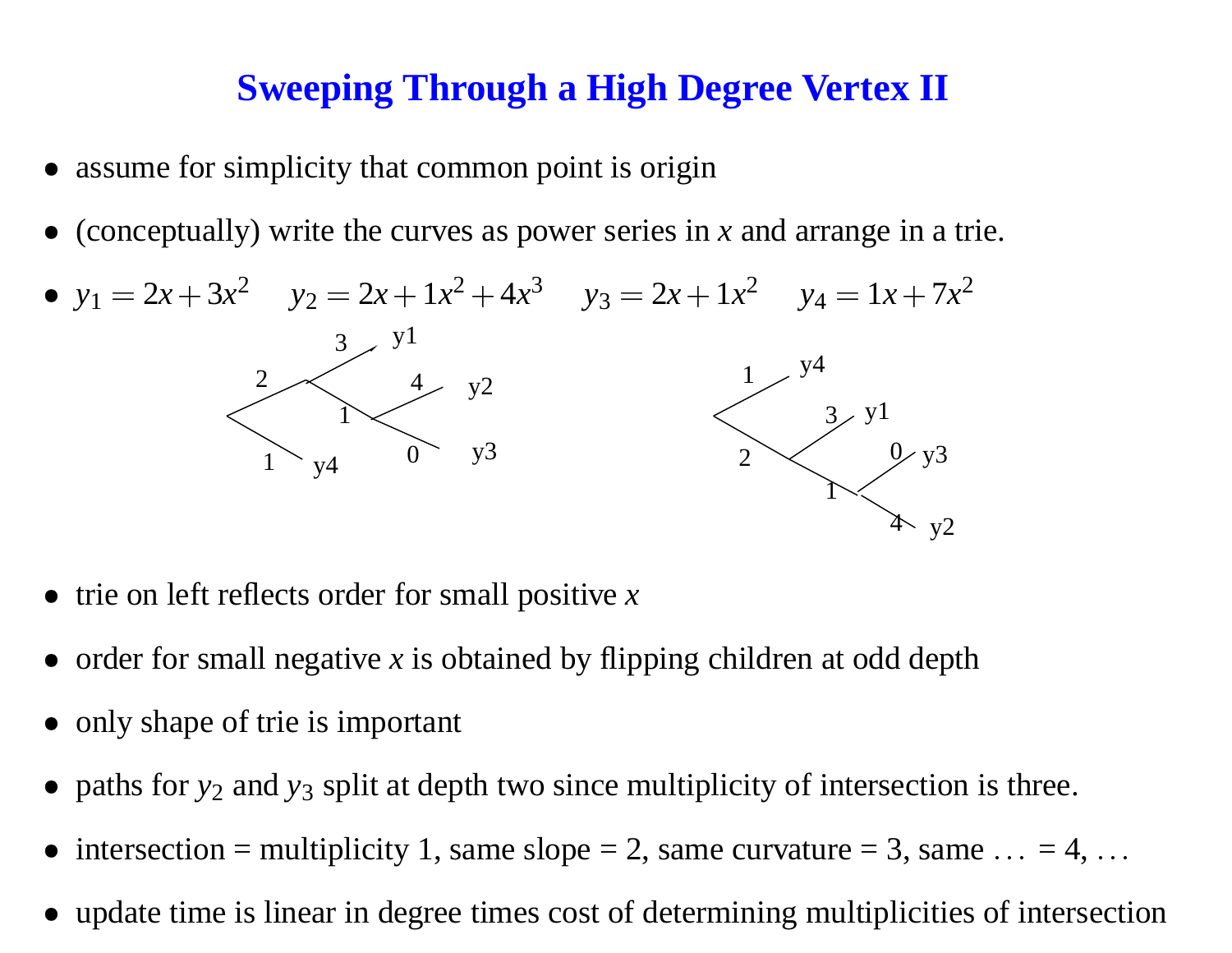#### **Predicates and Functions Required for the Sweep**

- given two conics *C* and *D*, compute their intersection points
- lex-order on intersection points and starting and endpoints for order of X-structure and for inserting starting segments into Y-structure
- multiplicity of intersections

for sweeping through <sup>a</sup> vertex

#### **Boolean Ops on Polygons and Intersection of Curves**

once the arrangemen<sup>t</sup> induced by the boundaries is known, boolean ops reduce to graph traversal



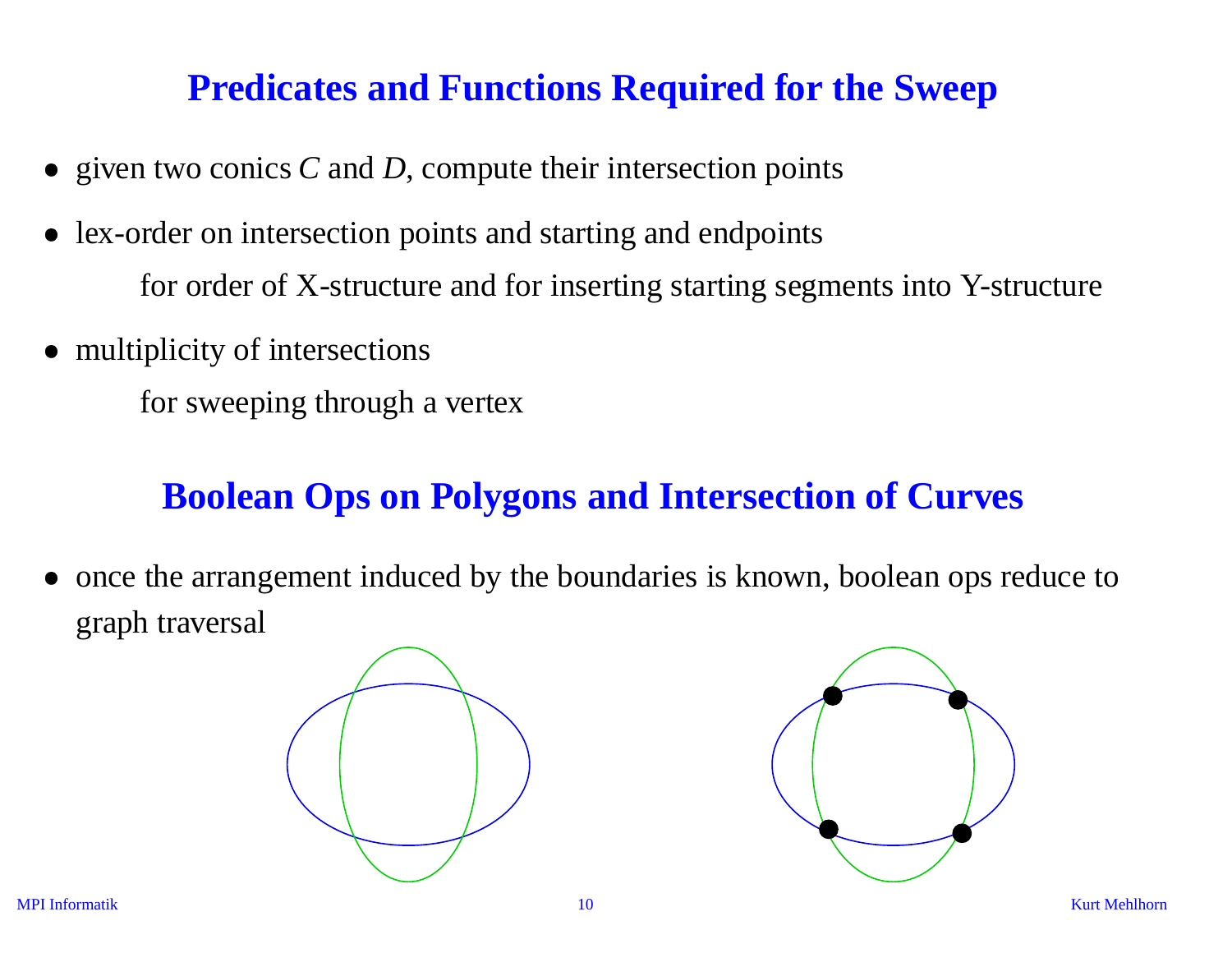#### **The Arrangement of Two Conics I**

- a conic *C*:  $\alpha_1 x^2 + \alpha_2 y^2 + 2\alpha_3 xy + 2\alpha_4 x + 2\alpha_5 y + \alpha_6 = 0$ *Yx***<sup>2</sup> <b>2** $\alpha_5 y + \alpha_6 = 0$ <br>ase being simple<br>and lower arcs  $\frac{1}{(x)^2 - 4a(x)c(x)}$
- assume for simplicity that  $\alpha_2 \neq 0$ , the other case being simpler
- solve for y and obtain equations for the upper and lower arcs of C

$$
\alpha_2 y^2 + 2\alpha_3 xy + 2\alpha_4 x + 2\alpha_5 y + \alpha_6 = 0
$$
  
that  $\alpha_2 \neq 0$ , the other case being simpler  
equations for the upper and lower arcs of  

$$
C_{1,2}(x) = \frac{-b(x) \pm \sqrt{b(x)^2 - 4a(x)c(x)}}{2a(x)}
$$

where  $a(x) = \alpha_2$   $b(x) = 2\alpha_3 x + 2\alpha_5$   $c(x) = \alpha_1 x^2 + 2\alpha_4 x + \alpha_6$ 

- *x*-coordinates of points of vertical tangents are one-root-expressions (OREs):  $r + s\sqrt{t}$  with  $r, s, t \in \mathbb{Q}$ .
- two conics *C* and *D* can have up to four intersections
- *x*-coordinates of intersections are roots of a polynomial *R<sub>CD</sub>* of degree at most four
- $R = R_{CD}$  is readily computed from equations of *C* and *D* resultant of *C* and *D*
- can determine number of real roots of *R*, their multiplicity, and isolating intervals by methods of computer algebra (we use Uspensky's method)
- $I = [a, b]$  is an isolating interval for a real root *x* of *P* iff *x* is the unique root of *P* in *I*.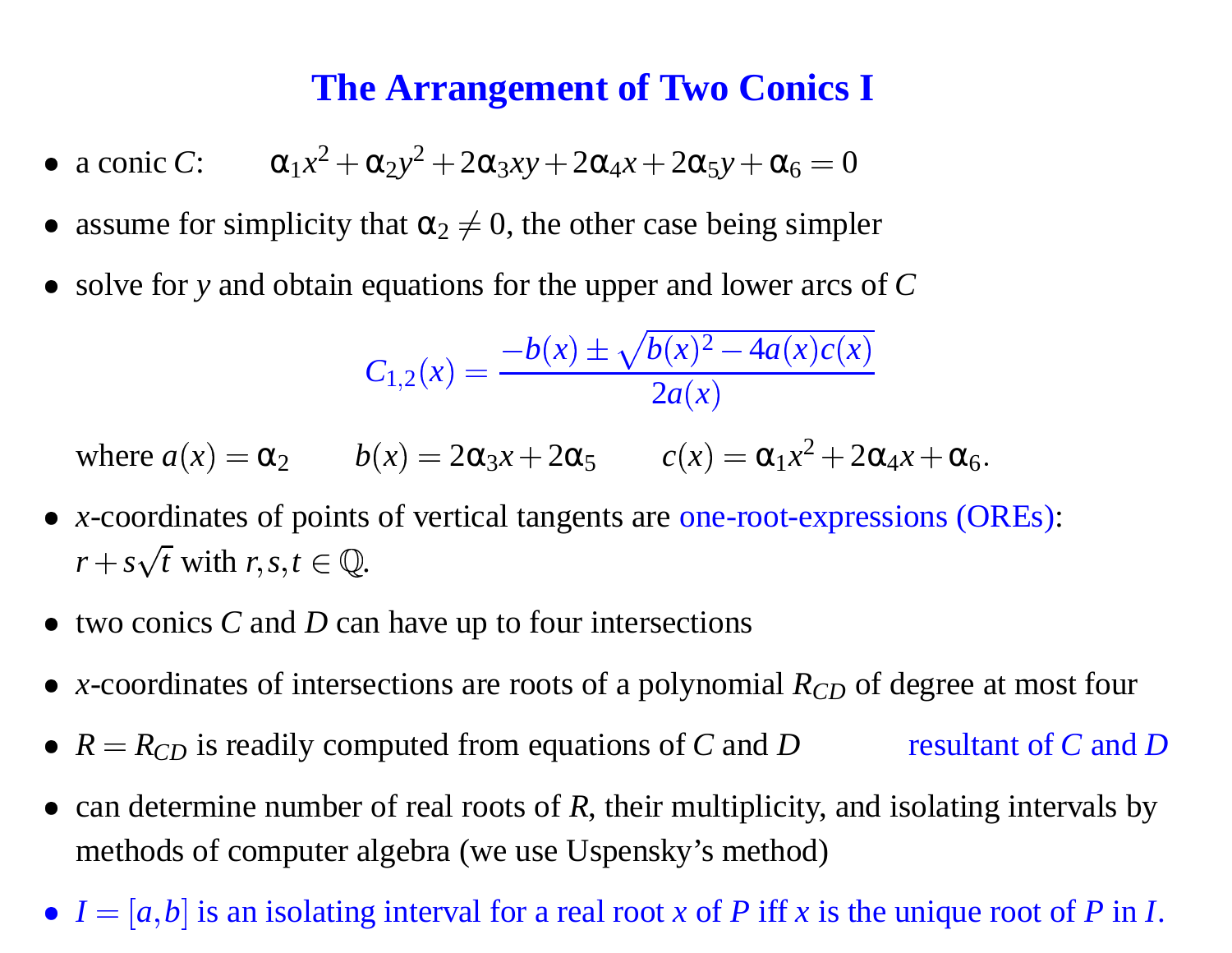#### **Computing with Radical Expressions**

Let *E* be an expression with integer operands and operators  $+$  ,  $-$  ,  $*$  and  $\sqrt{\ }$  . Define

- $u(E)$  = value of *E* after replacing by +.
- $k(E)$  = number of distinct square roots in  $E$ .

Then (BFMS, BFMSS)

$$
E = 0 \quad \text{or} \quad |E| \ge \frac{1}{u(E)^{2^{k(E)} - 1}}
$$

Theorem allows us to determine signs of algebraic expressions by numerical computation with precision  $(2^{k(E)} - 1)\log u(E)$ .

related work: Mignotte, Canny, Dube/Yap, Li/Yap, Scheinermann extensions: division, higher-order roots, roots of univariate polynomials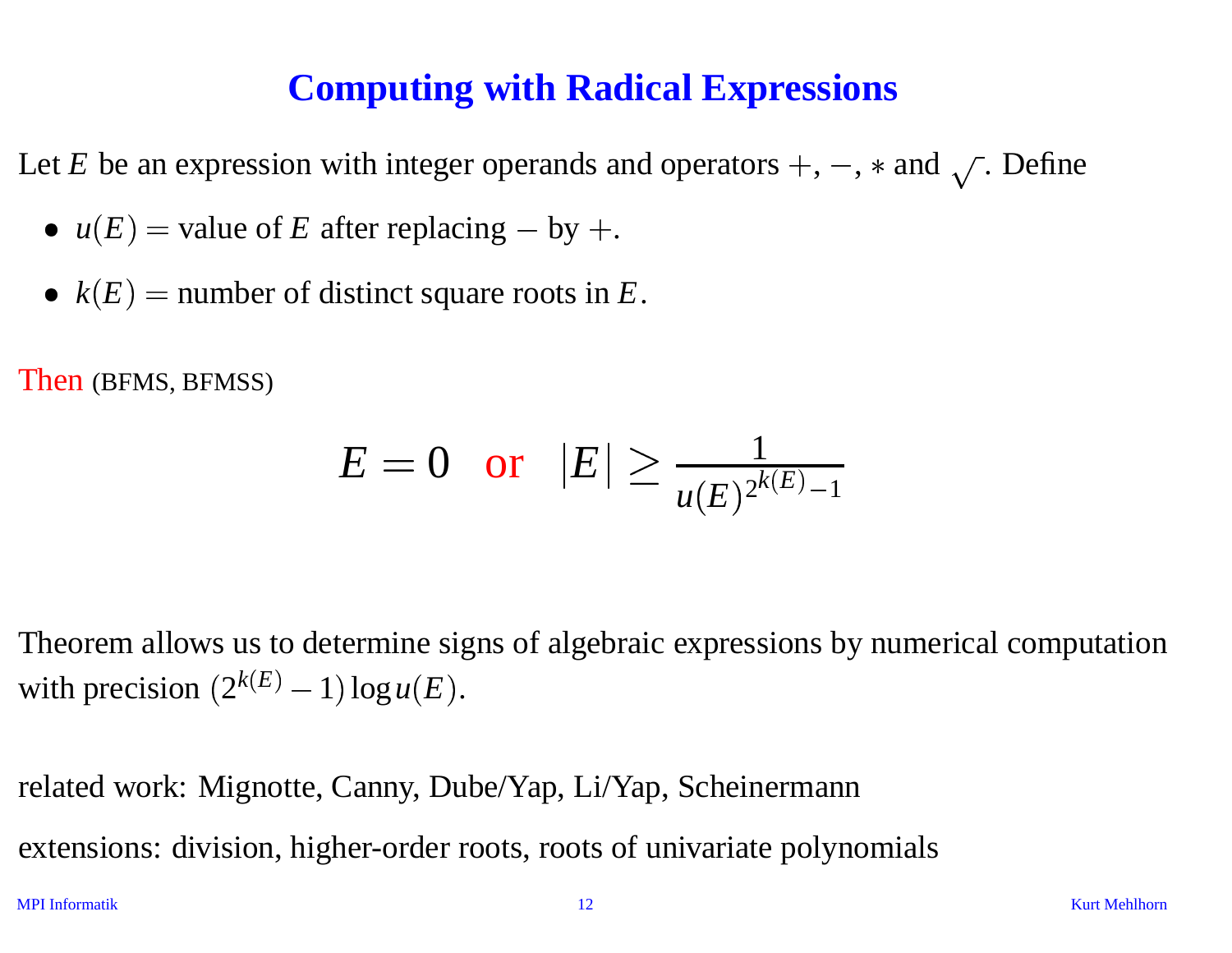#### **Discussion I**

How small can  $A - B\sqrt{C}$  be, if non-zero?  $A, B, C \in \mathbb{N}$ .

**Discussion I**  
ow small can 
$$
A - B\sqrt{C}
$$
 be, if non-zero?  $A, B, C \in \mathbb{N}$ .  

$$
|A - B\sqrt{C}| = \left| \frac{(A - B\sqrt{C})(A + B\sqrt{C})}{A + B\sqrt{C}} \right| = \frac{|A^2 - B^2C|}{|A + B\sqrt{C}|} \ge \frac{1}{|A + B\sqrt{C}|} \ge \frac{1}{|A| + |B|\sqrt{C}}
$$

This is <sup>a</sup> special case of the theorem

- $u(E) = |A| + |B|\sqrt{C}$
- $k=1$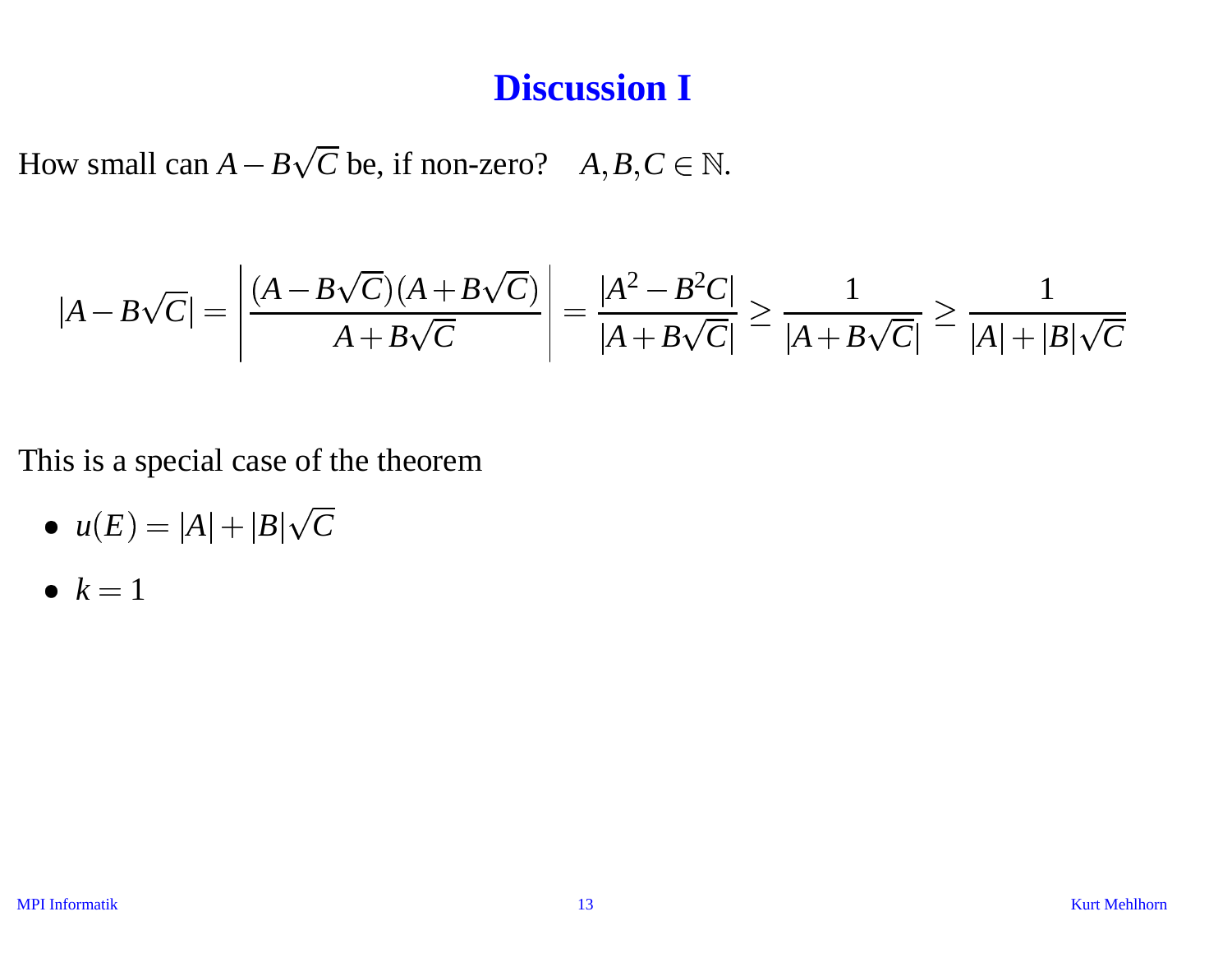# **Discussion II**

- Consider  $E = (\sqrt{x+1} + \sqrt{x}) \cdot (\sqrt{x+1} \sqrt{x}) 1$  where *x* is an arbitrary integer.
- Observe  $E = 0$ .
- $u(E) \approx 4x + 1 \approx 4x$  and  $k(E) = 2$ .
- Thus

$$
E = 0
$$
 or  $|E| \ge \frac{1}{u(E)^{2^{k(E)}-1}} \approx \frac{1}{(4x)^3}$ 

It suffices to evaluate *E* with precision  $3\log(4x) = 3\log x + 6$ .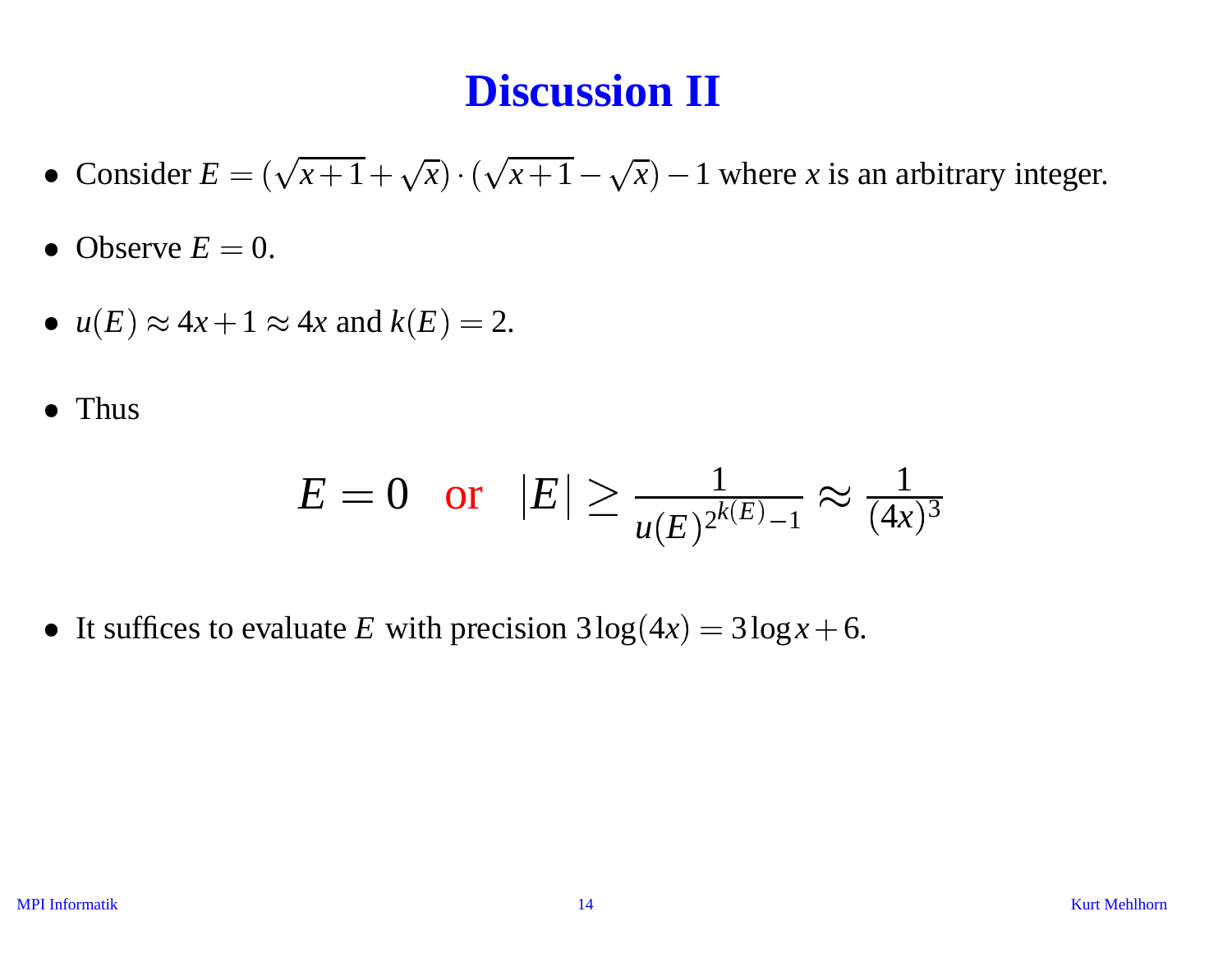## **Numerical Sign Computation**

 $\mathfrak{sup}(E) \leftarrow u(E)^{1-2^{k(E)}};$  // bound from previous slide  $k \leftarrow 1;$ **while** (true) { compute an approximation  $\widetilde{E}$  with  $|E-\widetilde{E}| < 2^{-k}$ ;  $\overline{a}$ + **if** (  $|\widetilde{E}| \ge 2^{-k}$  ) return *sign*( $\widetilde{E}$ );  $\begin{bmatrix} 1 \\ 1 \\ 1 \\ 1 \end{bmatrix}$ |<br>|<br>| *i*(*E*) ← *u*(*E*)<sup>1-2<sup>*k*(*E*)</sup>;<br> **iile** (true)<br>
compute an approximation  $\widetilde{E}$  with  $|E - \widetilde{E}| < 2^{-k}$ ;<br> **if** ( $|\widetilde{E}| \ge 2^{-k}$ ) return  $sign(\widetilde{E})$ ;<br> **if** ( $2^{-k} < sep(E)/2$ ) return "sign is zero"; // since  $|E| \le 2^{-k} +$  $k \leftarrow 2 \cdot k$ ; %2 *k*; // double precision 6<br>- Contra Contra Contra Contra Contra Contra Contra Contra Contra Contra Contra Contra Contra Contra Contra Co<br>- Contra Contra Contra Contra Contra Contra Contra Contra Contra Contra Contra Contra Contra Contra Contra Co 

- $\overline{a}$ •  $\widetilde{E}$  is computed by numerical methods
- worst case complexity is determined by separation bound: maximal precision required is logarithm of separation bound
- easy cases are decided quickly (a **big** plus of the separation bound approach)
- strategy above is basis for sign test in LEDA *real*s.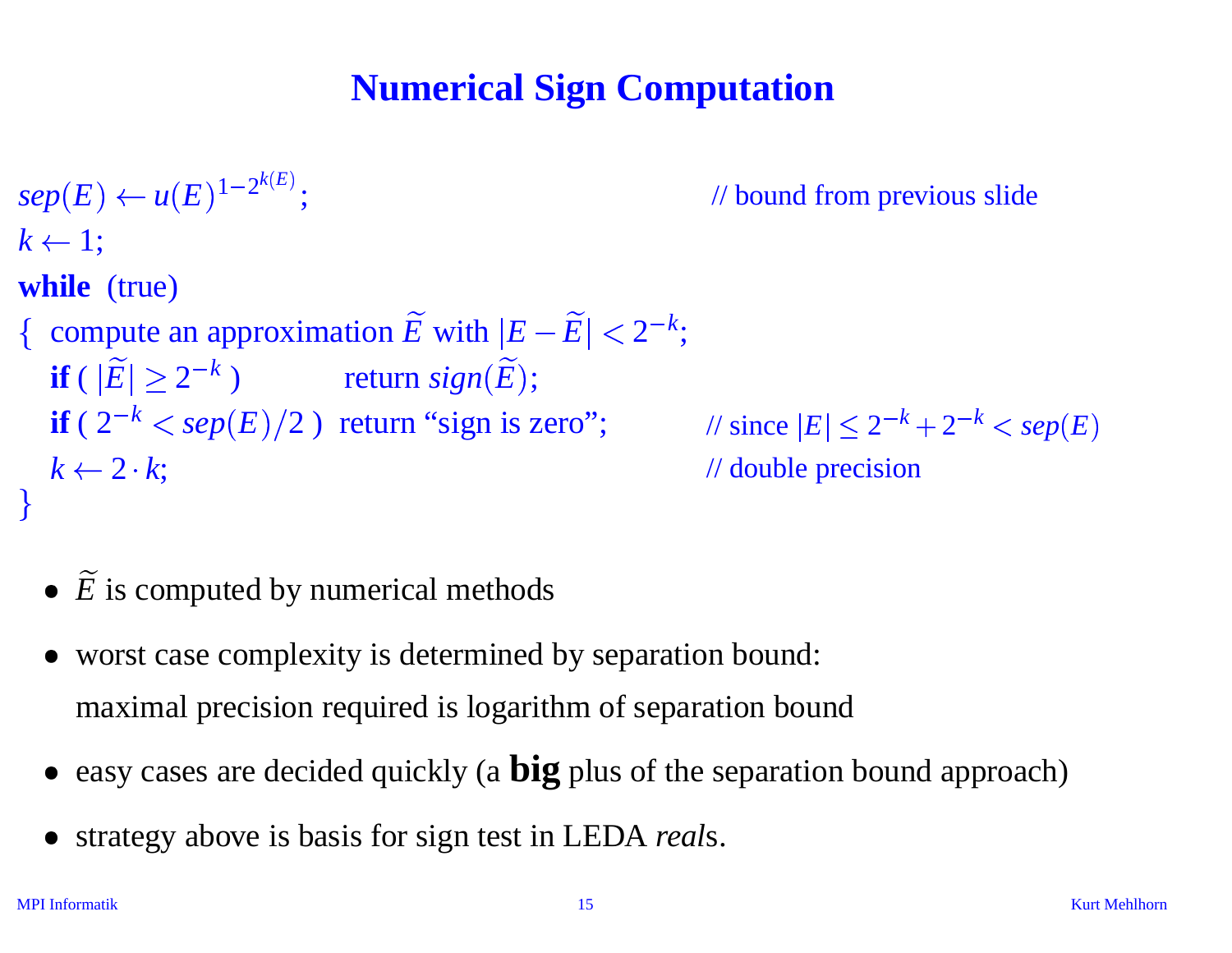#### **The LEDA Number Type** *REAL*

The theorem is packaged in the LEDA data type *real*. It provides exact arithmetic for arithmetic expressions involving roots.

```
real x = ... some integer ...;
real sx = sqrt(x);
real sxp = sqrt(x+1);
real A = (sxp + sx) * (sxp - sx); // = 1
real B = A - 1; \frac{1}{1} // = 0
cout << A.sign(); // 1
cout << B.sign(); // 0
```
If *<sup>x</sup>* has 100 binary places this takes less than .1 seconds. Run demo.

*Reals* are used in many geometric programs, e.g., Voronoi diagrams of line segments, boolean operations on curved polygons, arrangements of ellipsoids,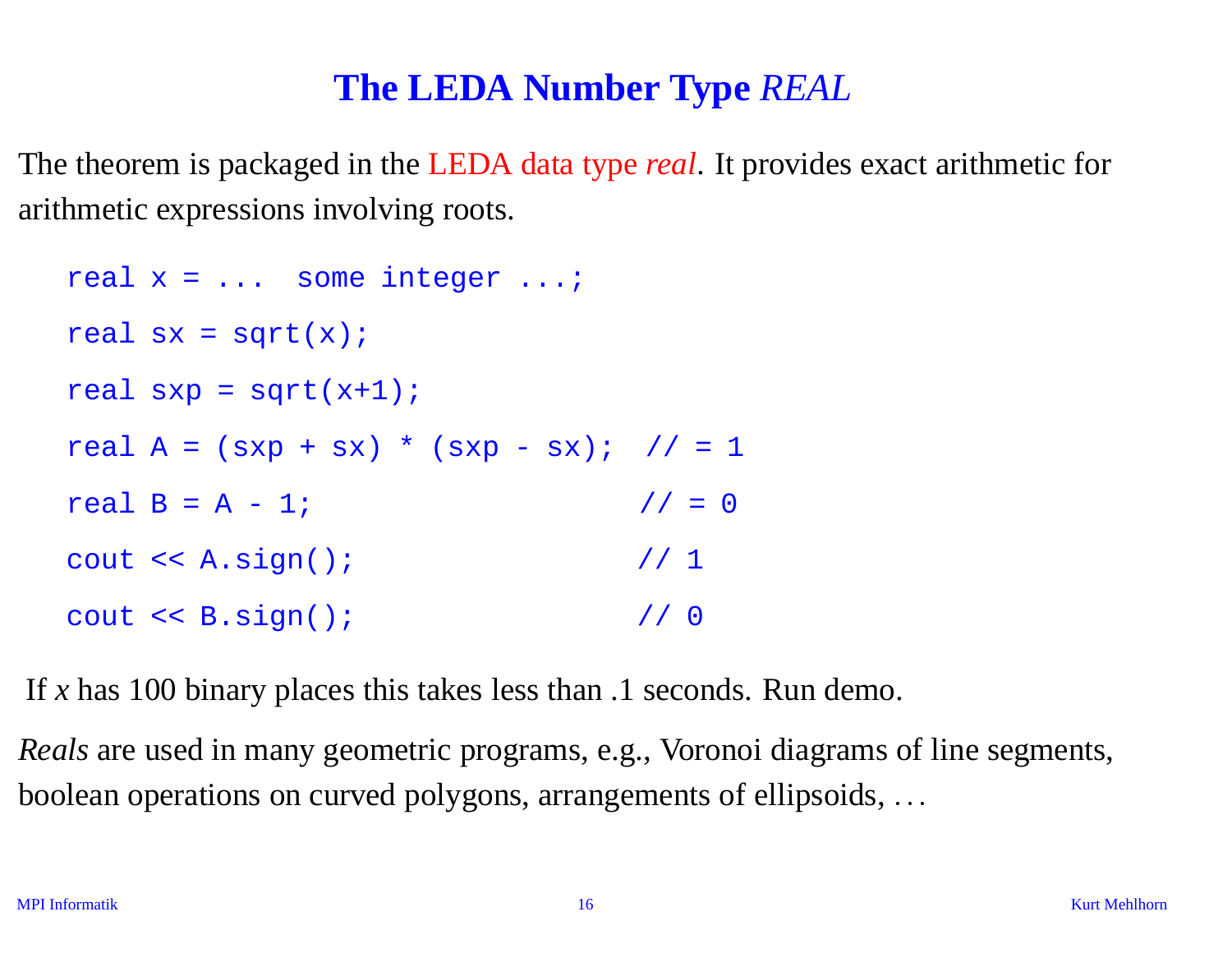# **The Arrangement of Two Conics** *C* **and** *D***, Part II nics** *C* **and**<br> $2\alpha_5 y + \alpha_6 = 0$ <br> $\overline{(x)^2 - 4a(x)c(x)}$

- $\bullet$  do arcs  $C_i$  and  $D_j$  intersect at ORE  $x$ ?
- a conic *C*:  $\alpha_1 x^2 + \alpha_2 y^2 + 2\alpha_3 xy + 2\alpha_4 x + 2\alpha_5 y + \alpha_6 = 0$  $\overline{a}$

reset at 
$$
OREx
$$
?

\n
$$
\alpha_{2}y^{2} + 2\alpha_{3}xy + 2\alpha_{4}x + 2\alpha_{5}y + \alpha_{6} = 0
$$
\n
$$
C_{1,2}(x) = \frac{-b(x) \pm \sqrt{b(x)^{2} - 4a(x)c(x)}}{2a(x)}
$$

where  $a(x) = \alpha_2$   $b(x) = 2\alpha_3 x + 2\alpha_5$   $c(x) = \alpha_1 x^2 + 2\alpha_4 x + \alpha_6$ 

- similarly for  $D_{1,2}$
- is  $C_i(x) = D_j(x)$  ? where  $x = r + s\sqrt{t}$  with  $r, s, t \in Q$
- this question can be answered using LEDA reals, namely

*E* 0 ? where *E Cir s t Djr s t*

•  $k = 3$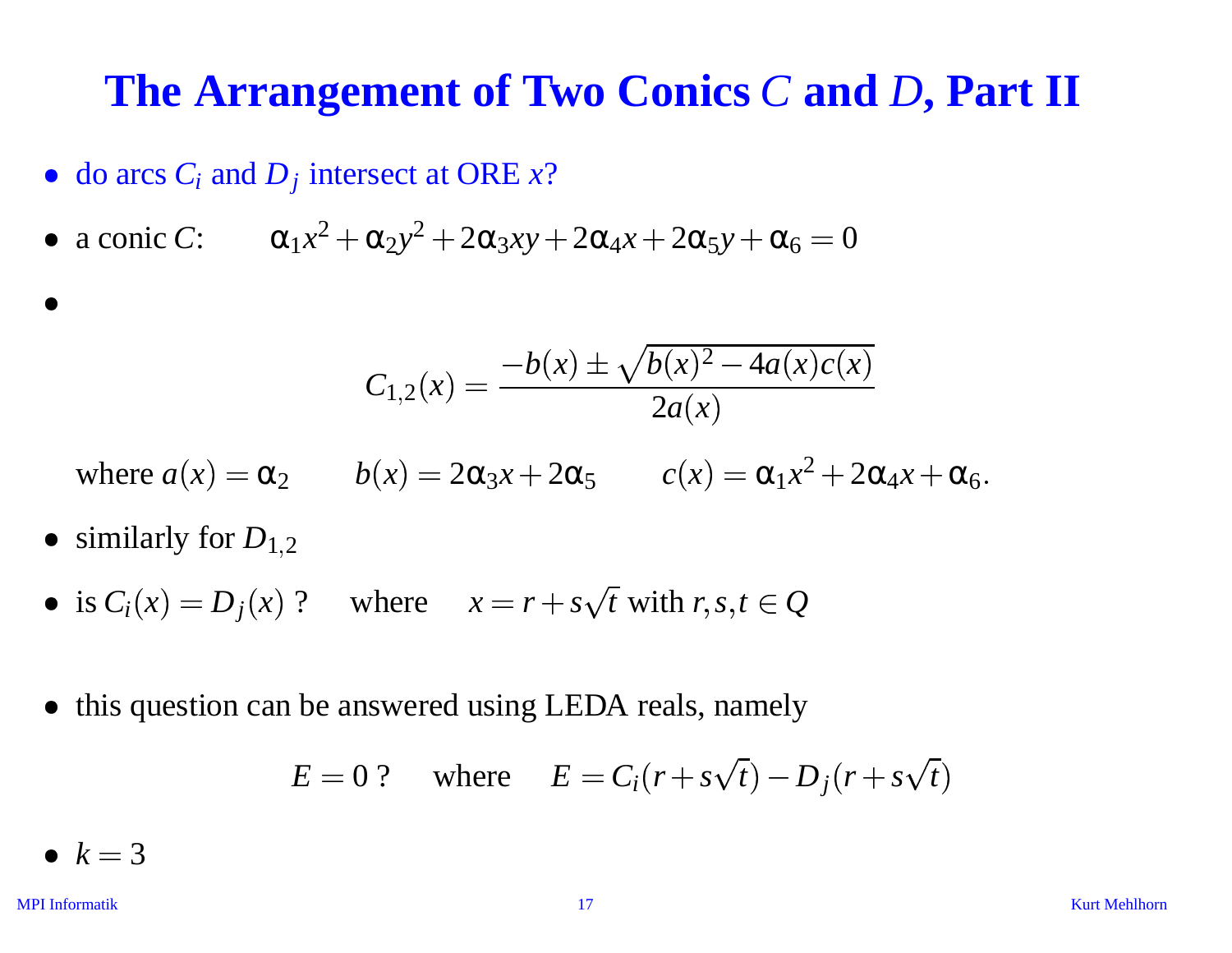#### **The Arrangement of Two Conics** *C* **and** *D***, Part III**

- have a deg four polynomial  $R = R_{CD}$ : *x*-coordinates of intersections are roots of R.
- <sup>a</sup> degree four polynomial either has four distinct roots or roots are OREs.
- if *C* and *D* intersect with multiplicity *m* at  $(x, .)$  then *x* is root of *R* of multiplicity at least *<sup>m</sup>*
- assume *<sup>x</sup>* is <sup>a</sup> root of *R*
	- do *Ci* and *Dj* intersect at *<sup>x</sup>*?
	- $-$  if *x* is given as ORE, compare  $C_i(x)$  and  $D_j(x)$  using LEDA-reals
	- if *<sup>x</sup>* is not given as an ORE, *<sup>x</sup>* is <sup>a</sup> simple root of *R* and hence
		- $\ast$  we have an isolating interval [a, b] for x
			- $\ast$  *C<sub>i</sub>* and *D<sub>j</sub>* intersect at most once in [a, b] and, if so, at *x*
			- $\ast$  if  $C_i$  and  $D_j$  intersect at *x*, they cross at *x*
- f *x* is given as OKE, compare  $C_i(x)$  and  $D_j(x)$  using L.<br>
f *x* is not given as an ORE, *x* is a simple root of *R* and<br>
\* we have an isolating interval [a, b] for *x*<br>
\*  $C_i$  and  $D_j$  intersect at most once in [a, b] an
	- decide the latter using LEDA reals

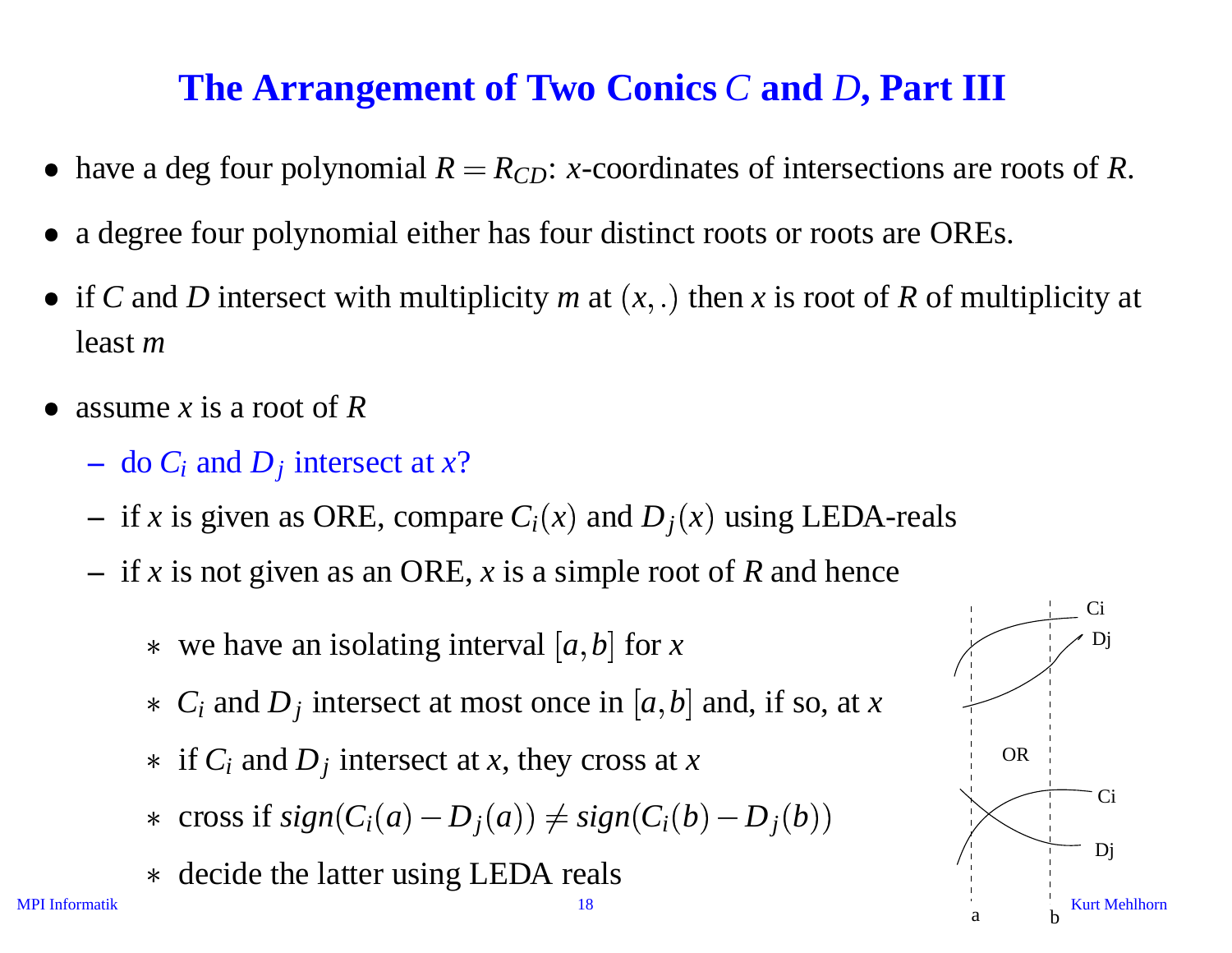#### **The Arrangement of Two Conics** *C* **and** *D***, Part IV**

- assume  $C_i$  and  $D_j$  intersect at *x*.
- what is multiplicity *c* of intersection?
- $m =$  multiplicity of *x* as root of  $R = R_{CD}$ ; then  $m \leq 4$ .
- if  $m = 1$  we have  $c = 1$  and are done
- if  $m \geq 2$ , we have an ORE for *x*
- compute tangent vectors for  $C_i$  and  $D_j$  at *x* as LEDA-reals by considering partial derivatives
- if not parallel,  $c = 1$ , otherwise  $c \geq 2$ .
- $d =$  multiplicity of intersection of  $C_{1-i}$  and  $D_{1-i}$  at *x*.
- then  $c + d = m$  this requires a little lemma
- determine whether  $d = 0, d = 1, d \geq 2$ .
- together with  $c \geq 2$  and  $m \leq 4$ , this determines *c*

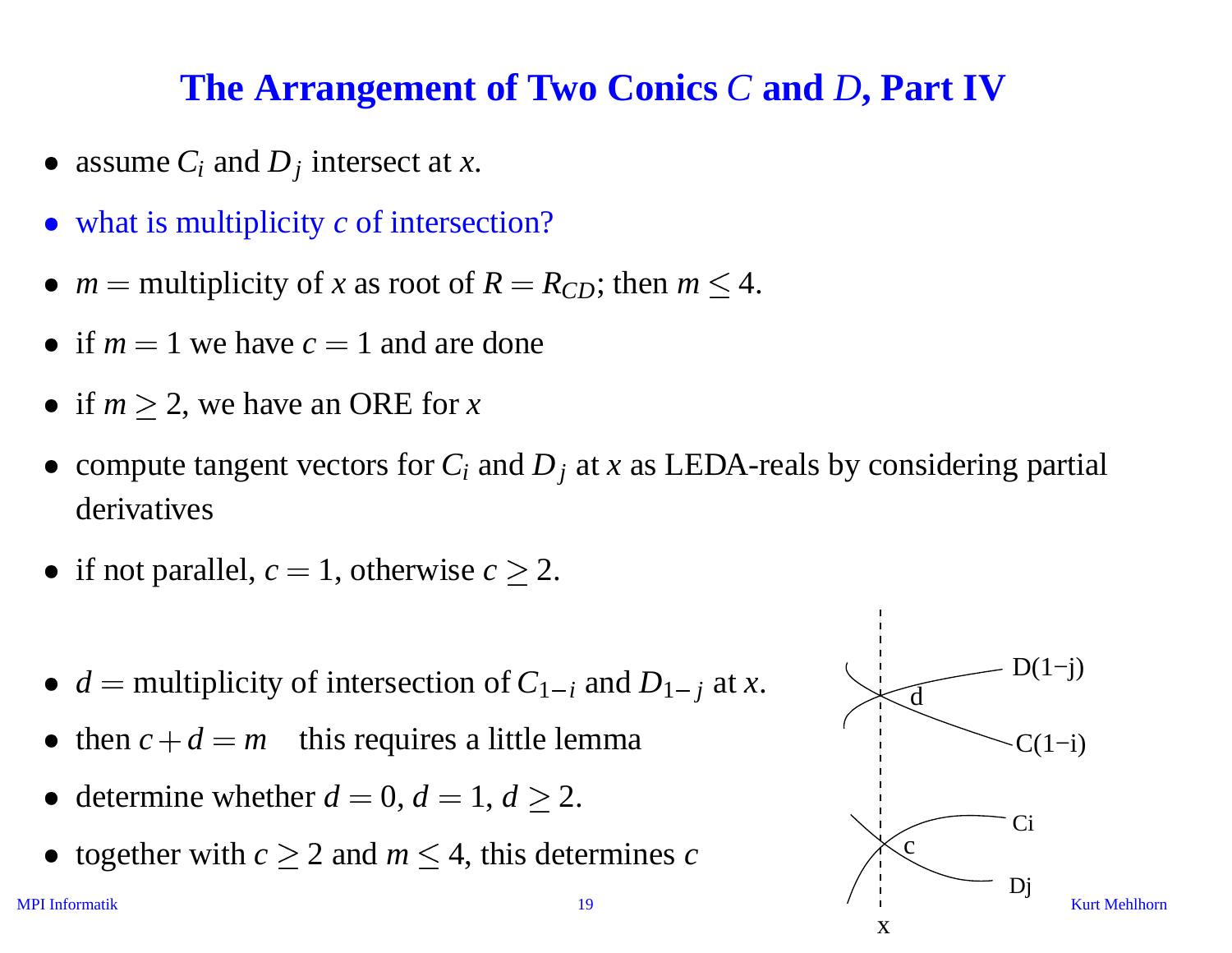#### **Lexicographic Order of Intersections**

• Consider intersections  $(x_1, C_i, D_j)$  and  $(x_2, E_k, F_l)$  where  $x_i$  is either an ORE or a simple root of degree four polynomial.

Compare  $x_1$  and  $x_2$ :

If equal, compare *y*-coordinates:

#### **Use Similar Techniques**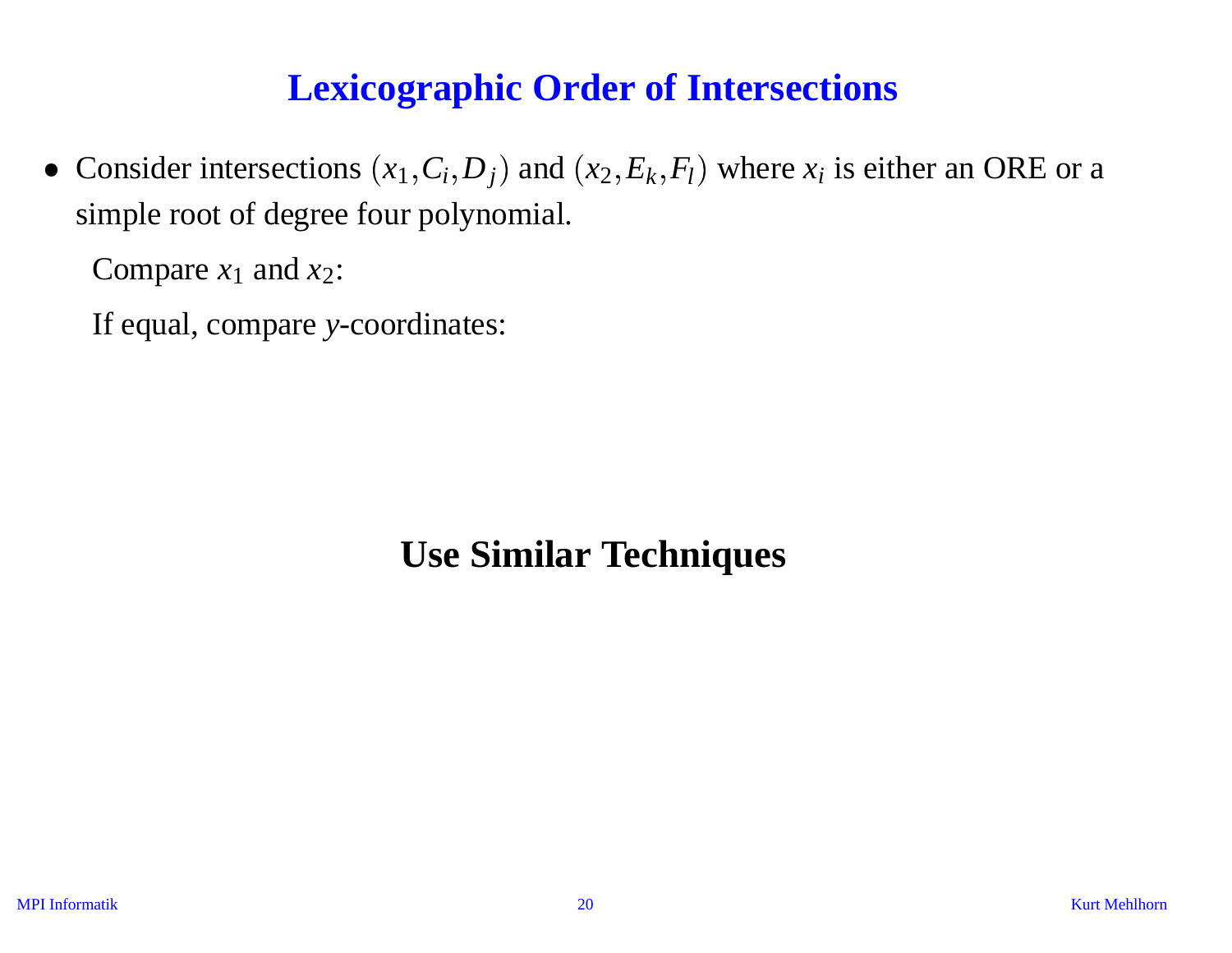#### **Correctness of Implementation**

- have manually checked output for a small number of examples
- have run alg on a large number of random examples
	- always checked that arrangemen<sup>t</sup> computed by the sweep is <sup>a</sup> planar map, i.e., satisfies Euler's formula

*number of vertices* — *number of edges* + *number of face cycles* = 2

 for boolean ops on polygons *P* and *Q*: threw random points *p* into the plane and checked

$$
(p \in P) op (p \in Q) = p \in (P op Q)
$$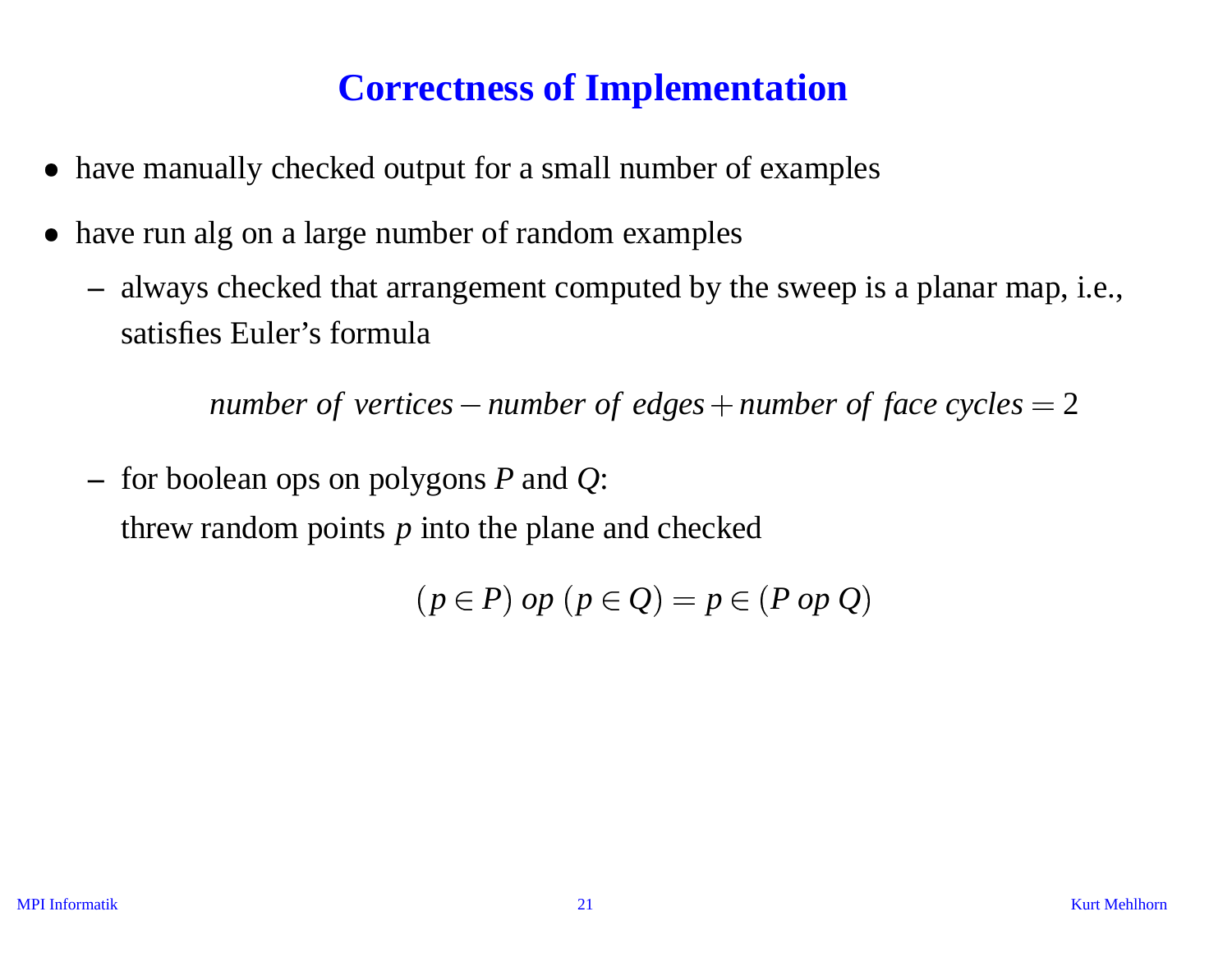### **Optimization I: Prefer Combinatorics over Numerics**

• dictionary for intersections



- $s_1 \cap s_2$  is recomputed and reinserted into Xstruct after *s*<sub>3</sub> is swept
- $-$  it is better to store it in a dictionary (under key  $(s_1, s_2)$
- optimization is used in LEDAsweep and generic sweep, but now it really pays
- fast equality test for identically constructed points





- at this point: we compare the sweep point to itself
- this is extremely costly when done numerically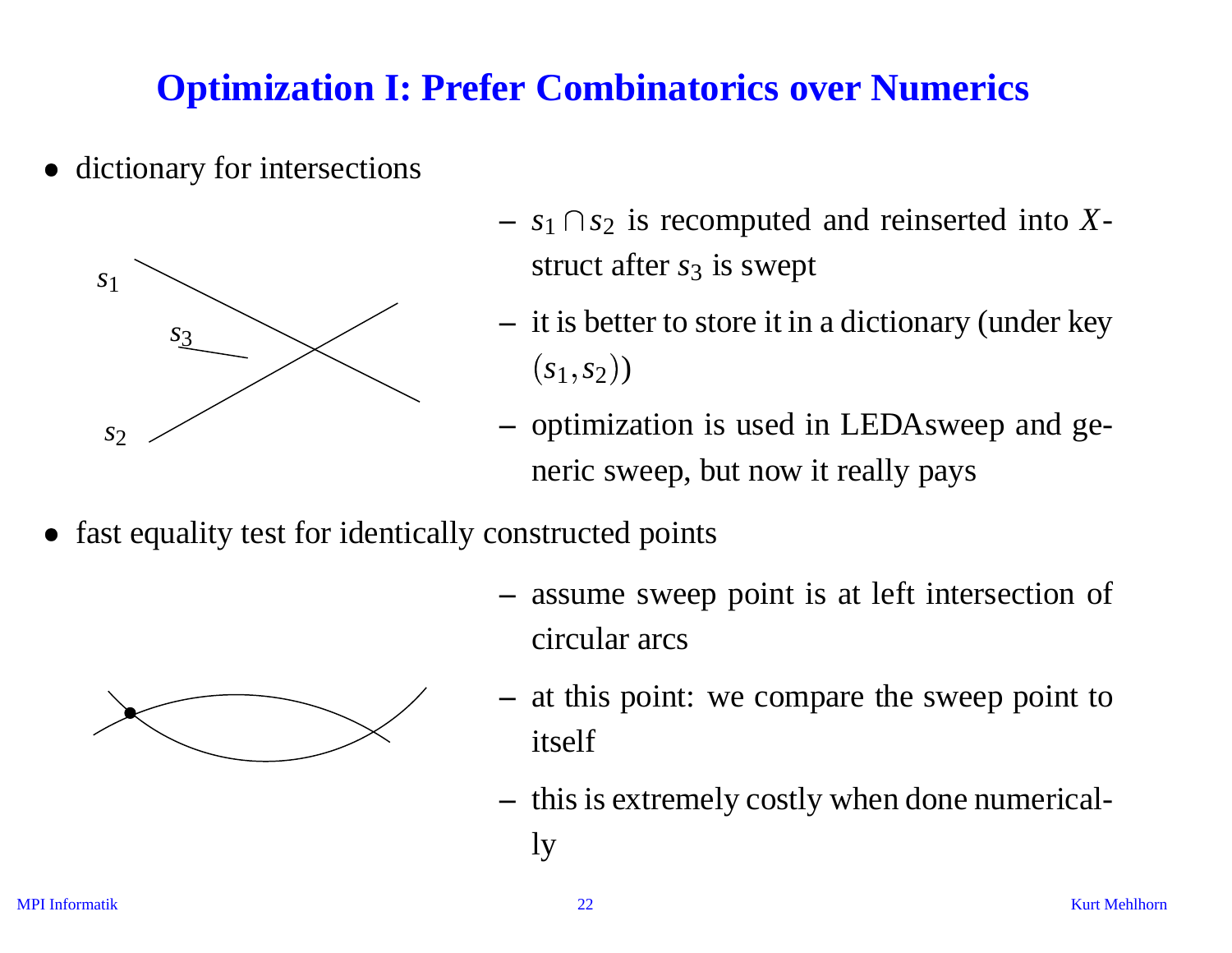#### **Optimization II: Retain Geometric Information**



- default implementation of segments: store endpoints
- when endpoints are circle points it is very costly to recover the underlying line
- better implementation: store underlying line and the endpoints
- generalizes to arbitrary curves: store underlying curve and two curve points

#### **Optimiziation III: Number Types**

- always use the simplest possible number type
- use floating point filtering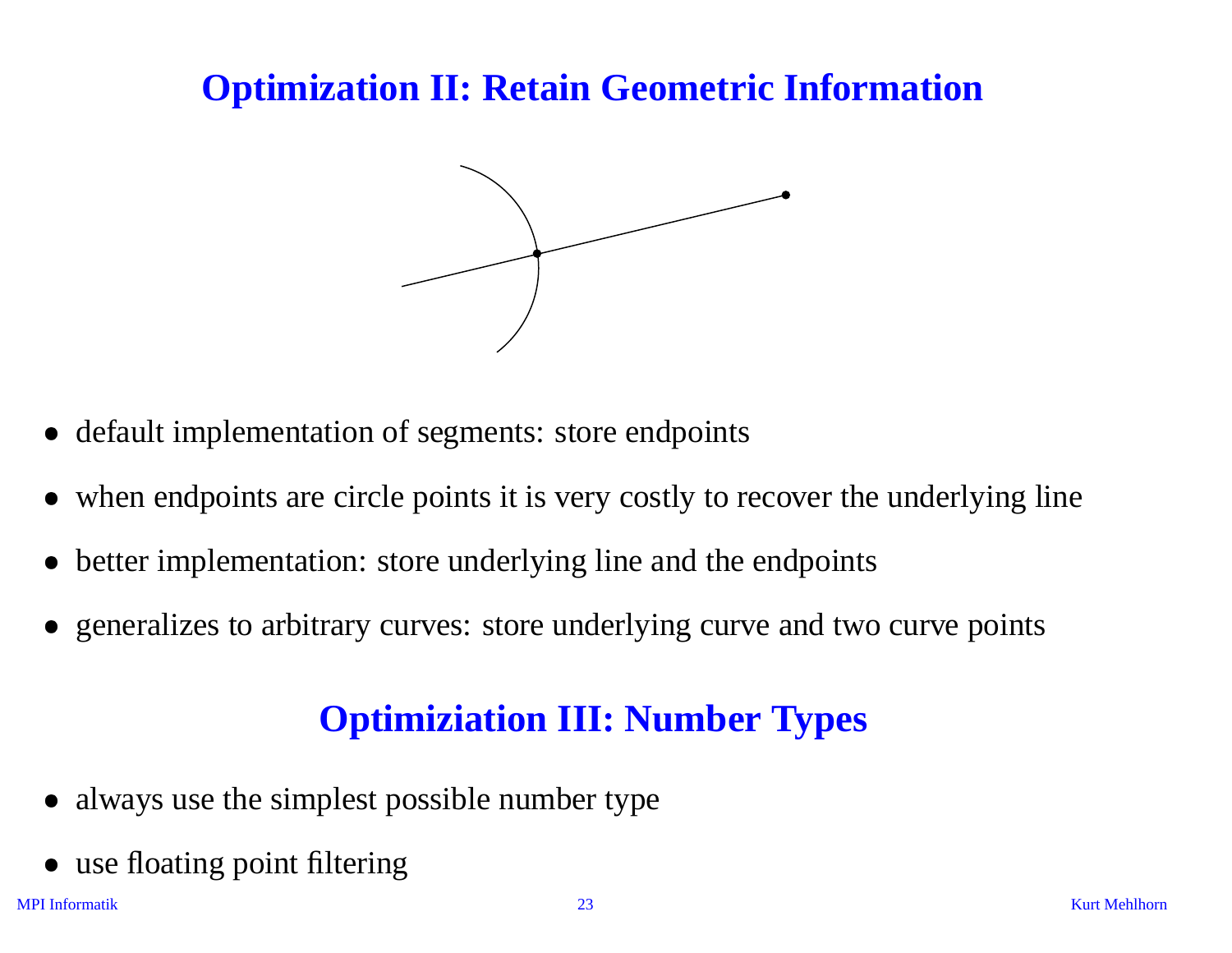## **Timings I**

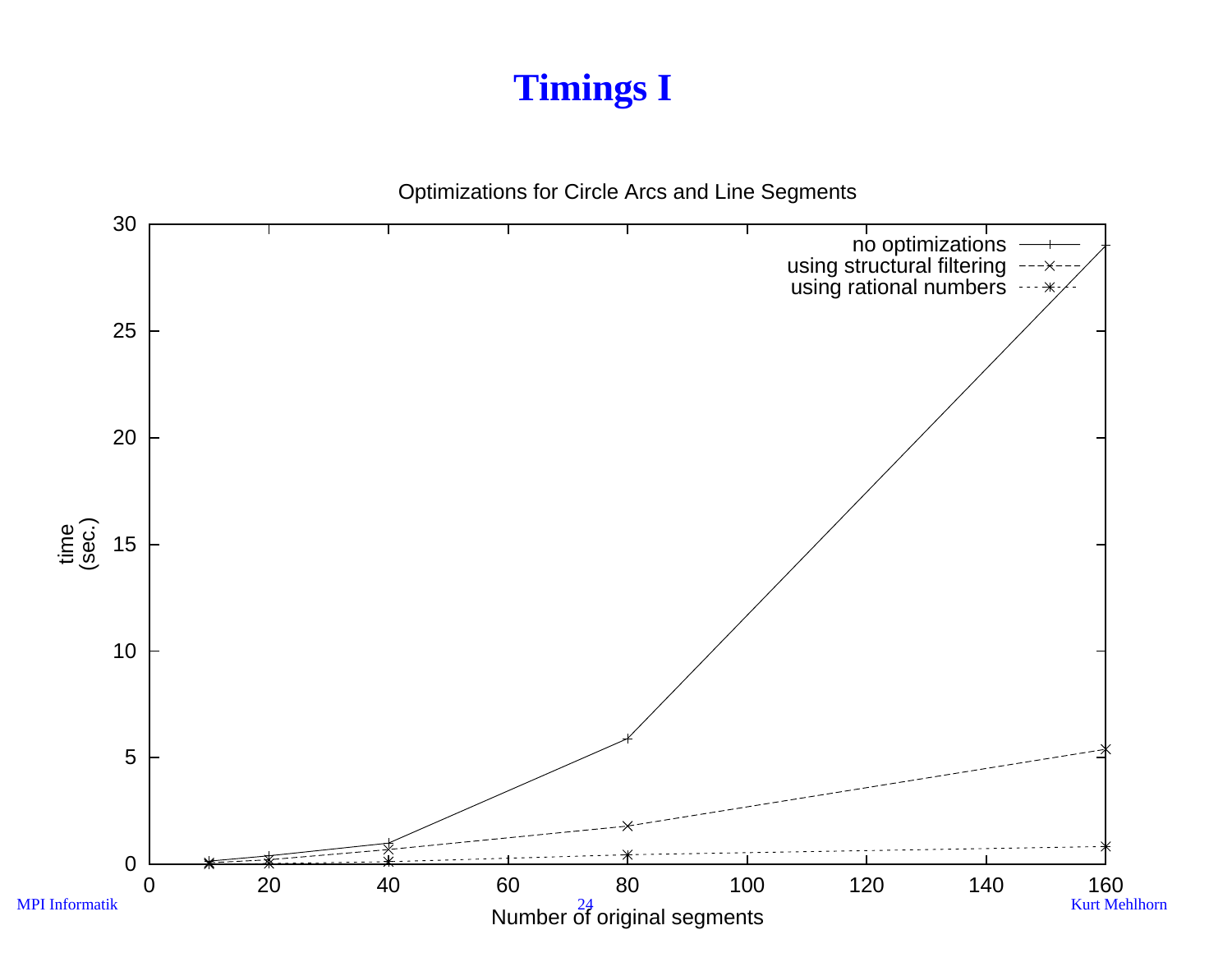## **Timings II**